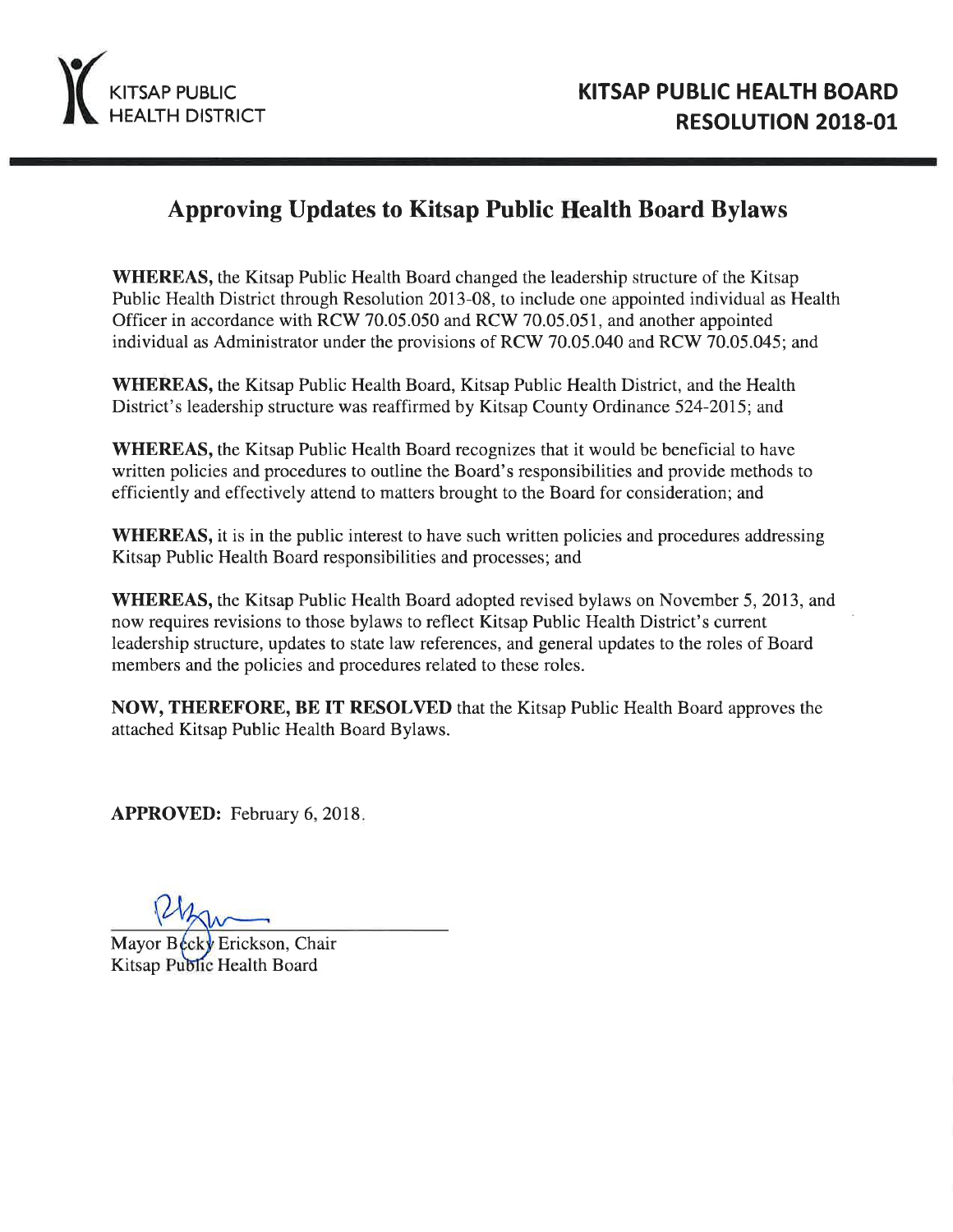#### **KITSAP PUBLIC HEALTH BOARD**

#### **BYLAWS**

#### **ARTICLE I - NAME**

The name of this organization shall be the Kitsap Public Health Board, hereafter referred to as "Public Health Board".

#### **ARTICLE II - PURPOSE**

The primary purposes of the Public Health Board are (1) to serve as the governing body of the Kitsap Public Health District; (2) to unite the municipalities and the county in a cooperative effort to supervise all matters pertaining to the preservation of the life and health of the citizens within its jurisdiction; (3) to comply fully with and enforce the public health statutes of the state and rules promulgated by the state board of health and the state secretary of health; and (4) to create and promote prudent public health policy within the District (See RCW 70.05, Local Health Departments, Boards, Officers – Regulations).

#### **ARTICLE III – PUBLIC HEALTH BOARD/HEALTH DISTRICT ESTABLISHED**

On November 3, 1947, pursuant to Chapter 183 of the Laws of 1945, the Kitsap County Commissioners approved a resolution establishing the Kitsap County Board of Health, and the Health District, and solicited membership from the incorporated cities in Kitsap County. The Kitsap County Health District was reaffirmed in 1996 in accordance with RCW 70.46 by individual ordinances adopted by the Kitsap County Commissioners and the legislative bodies of each of the incorporated city members of the Board of Health. Kitsap County reaffirmed the existence of the District in 2010 through Ordinance 455-2010. The District's name was changed to the Kitsap Public Health District by Kitsap County Ordinance Number 475-2011 in 2011. In 2011, the Public Health Board also approved this name change for the District, and approved a name change for the Board --- from the Kitsap County Board of Health to the Kitsap Public Health Board --- by Public Health Board Resolution 2011-04. The Public Health Board was reaffirmed and established through Kitsap County Ordinance 524 in 2015.

#### **ARTICLE IV – MEMBERSHIP**

1. In accordance with Chapter 70.46.031, Revised Code of Washington, and Kitsap County Ordinance 524-2015, the Public Health Board shall consist of the following seven (7) voting members: three (3) Kitsap County Commissioners; and the Mayor or a Councilmember as appointed by each of the cities of Bremerton, Bainbridge Island, Port Orchard, and Poulsbo. Each city may also appoint an alternate Public Health Board member. An alternate may attend any Public Health Board meeting but is not entitled to vote unless the regular member to whom the alternate is delegated is absent from that meeting. An alternate member may also participate on committees, so long as the regular member to whom the alternate is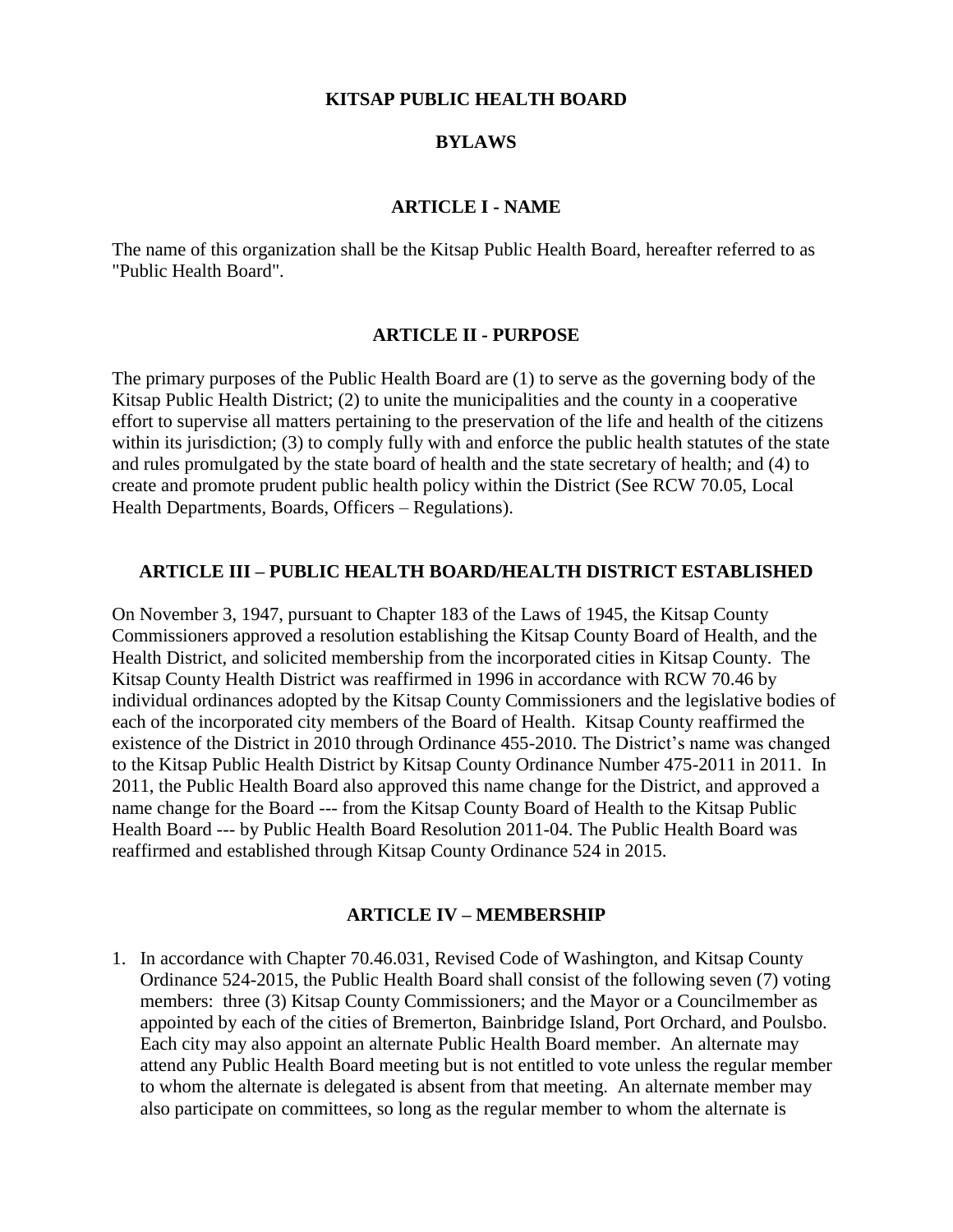delegated is not present during the committee meeting. The Public Health Board shall have the authority to establish and define non-voting categories of community members on the Public Health Board.

- 2. The term of each Public Health Board member and each alternate shall begin at the first Public Health Board meeting after they are sworn into office or appointed by their legislative body. Terms run concurrent with the elected official's term of office or as approved annually by the individual cities' legislative bodies.
- 3. In order to assure representation as outlined in Article IV, Section 1, vacancies on the Public Health Board shall be filled within 30 days by appointment by the legislative body of the City or County whose representative is vacating a Board position. (Note: See RCW 70.05.040)

### **ARTICLE V - LEGISLATIVE POWERS, DUTIES AND FUNCTIONS**

- 1. The authority of the Public Health Board shall be as prescribed by RCW 70.05.060 and RCW 70.46.060.
- 2. The Public Health Board shall appoint a Health Officer pursuant to RCW 70.05.050 who shall serve in accordance with RCW 70.05.070. It is preferred that the Health Officer shall be a qualified physician trained and experienced in public health, but may have other qualifications provided in RCW 70.05.050 through RCW 70.05.055. The Public Health Board shall evaluate the performance of the Health Officer biennially.
- 3. The Public Health Board shall set the Health Officer's compensation per RCW 70.05.050.
- 4. The Public Health Board may appoint an Administrative Officer pursuant to RCW 70.05.040 in addition to, and separate from, the Health Officer to serve as Executive Secretary to the Board in accordance with RCW 70.05.045. If an Administrator is appointed, the Public Health Board shall evaluate the performance of the Administrator biennially.
- 5. The Public Health Board shall set the Administrator's compensation.
- 6. The Public Health Board will annually review and approve the Health District's finances and budget to carry on public health services.
- 7. The Public Health Board shall review and approve a fee schedule for services provided by the Health District pursuant to RCW 70.05.060 and in accordance with Public Health Board budget policy.
- 8. The Public Health Board shall receive regular reports from and through the Health Officer and the Administrator on the activities of the District.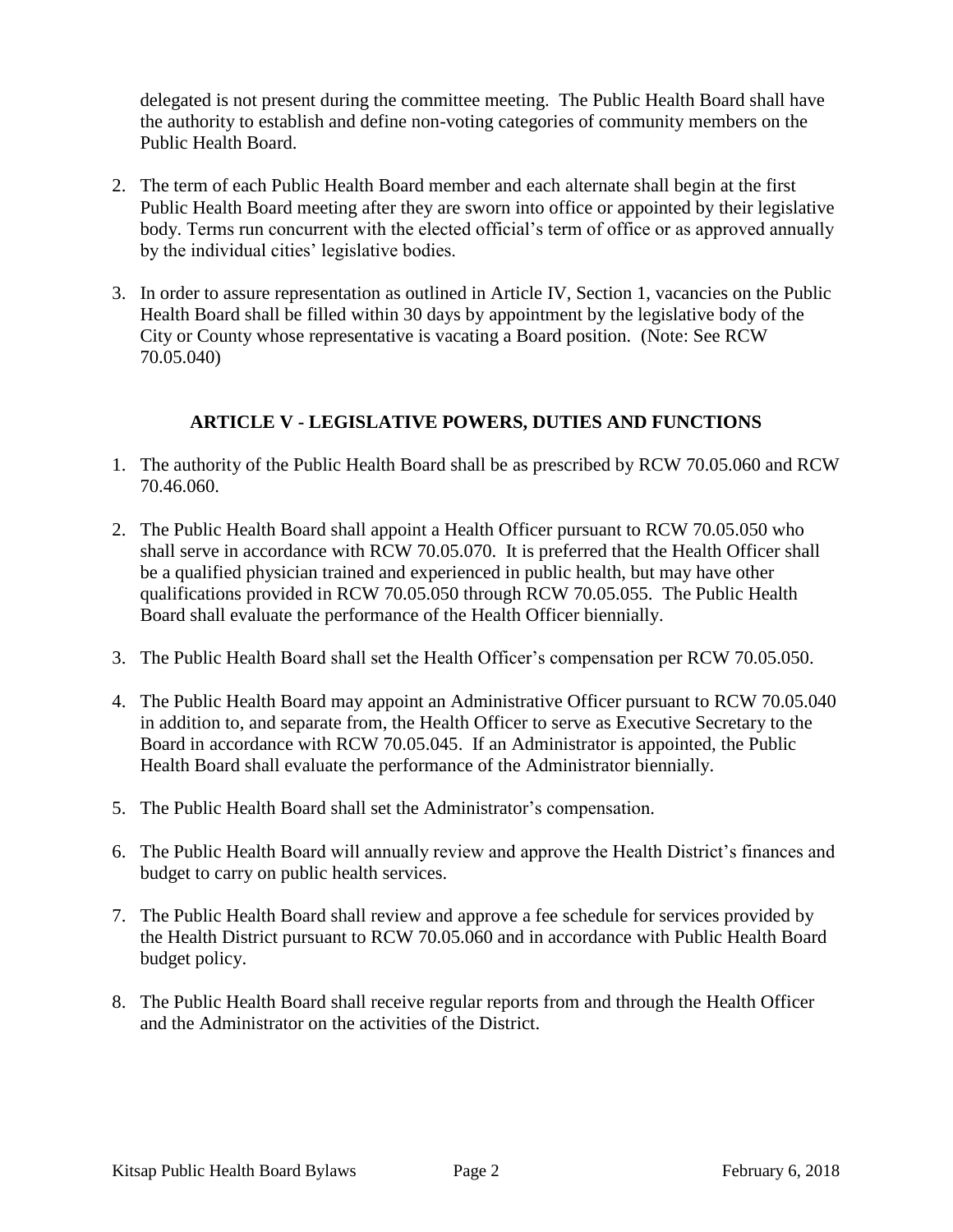- 9. The Public Health Board shall enforce through the local Health Officer and Administrator the public health statues of the state and rules promulgated by the state board of health or secretary of health. The Public Health Board shall enact such local rules and regulations as are necessary to preserve, promote and improve the public health and provide for the enforcement thereof (See RCW 70.05.060).
- 10. The Public Health Board shall supervise the maintenance of all health and sanitary measures for the protection of public health; provide for the control and prevention of any dangerous, contagious, or infectious disease; and provide for the prevention, control and abatement of nuisances detrimental to the public health within its jurisdiction.
- 11. The Public Health Board shall make reports to the state board of health through the local health officer and administrator as required by the state board of health.
- 12. The Public Health Board may hear testimony from persons or groups appearing before it at regular meetings.
- 13. Through the Health District, the Public Health Board shall contract with an attorney whose duties shall be to advise and assist the Public Health Board and the Health District in routine legal matters. The Public Health Board may contract with special counsel for specific litigation by, or against, the District.
- 14. The Public Health Board has any and all such other authority as allowed under the law and as necessary to carry out the functions and purposes of the Health District.

# **ARTICLE VI - OFFICERS AND THEIR DUTIES**

- 1. The presiding officer of the Public Health Board shall be a Chair, who shall serve for a term of one (1) year. The Public Health Board shall elect the Chair from the Board membership by a majority vote of the Board members present at the first regular meeting of each calendar year. No Chair or Vice Chair shall serve more than two (2) consecutive terms unless the Public Health Board votes to extend their terms and finds special circumstances. The City and County Board members will alternate terms as Chair and Vice Chair. The Chair shall preside over all meetings; shall state and put to vote all motions presented; shall enforce the procedural rules of the Public Health Board during meetings; and shall act as the signatory for all decisions, acts, and orders of the Public Health Board. The Chair may participate in all deliberations and vote on motions. If a vacancy in the Chair position occurs, the Vice Chair shall automatically become Chair of the Board for the remainder of the unexpired term of the Chair.
- 2. The Public Health Board shall elect a Vice Chair, who shall serve for a term of one (1) year. The election of the Vice Chair shall be no later than the first meeting of the year. If a vacancy occurs, a new Vice Chair shall be elected from Public Health Board members to fill the unexpired term at the next regular or a special meeting. The Vice Chair shall perform the duties of the Chair in the event of the Chair's absence or inability to perform.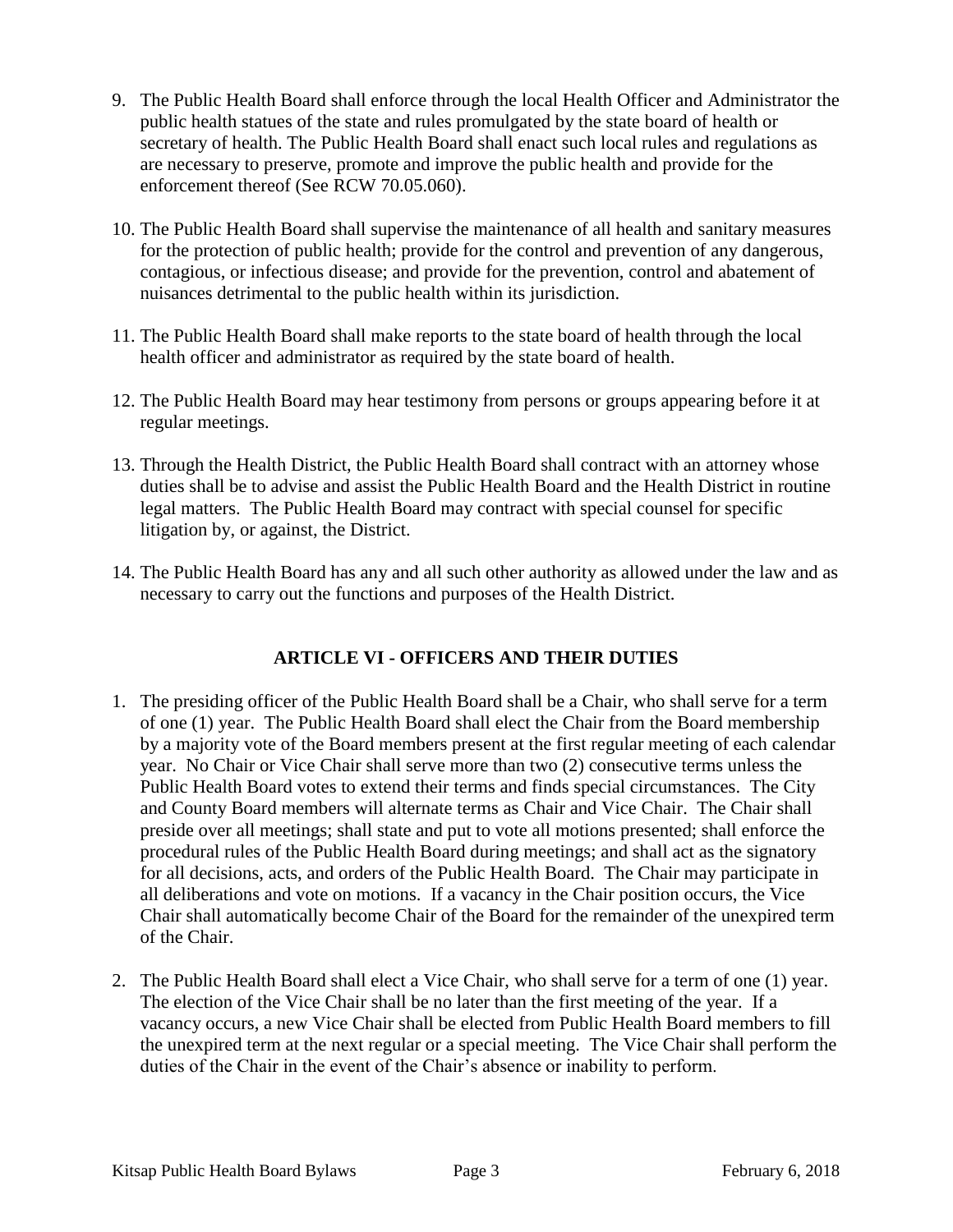- 3. In accordance with Chapter 70.05.045, Revised Code of Washington, the Administrator shall serve as Executive Secretary and Administrative Officer for the Public Health Board.
	- A. It shall be the duty of the Executive Secretary to (1) record minutes of all meetings of the Public Health Board; (2) maintain a book of numbered and dated resolutions and ordinances passed by the Board; (3) be custodian of all records, books and papers belonging to the Board; and (4) carry on the usual correspondence of the Board, including such matters as notifying members of public meetings dealing with public health matters and making written recommendations thereon.
	- B. The Executive Secretary shall be empowered to employ such technical and other personnel as allowed in the approved budget to carry out the functions of the Health District. In fulfilling his or her duties prescribed under Article VI, Section 3, the Administrator may delegate such duties to other personnel employed by the Health District.
- 4. The Administrator shall be responsible for administering the operations of the Public Health Board including such other duties as required by the Public Health Board, except for duties assigned to the Health Officer pursuant to RCW 70.05.070 and other applicable state law.
- 5. The Administrator shall also serve as the Chief Executive Officer for the Health District, and is responsible for the administration of all programs and functions of the district including, but not limited to, entering into contracts with third parties and other agencies within the budget set by the Public Health Board, hiring and firing of personnel, and purchasing needed supplies and equipment.
- 6. The Administrator's appointment shall be at the will of the Public Health Board. No term of office shall be established for the Administrator, but the Administrator shall not be removed from office until after notice is given and an opportunity for a hearing before the Public Health Board as to the reason for the Administrator's removal is provided.

# **ARTICLE VII - HEALTH OFFICER**

- 1. The Health Officer, acting under the direction of the Public Health Board, shall enforce the public health statutes of the state, rules of the state board of health and the secretary of health, and all local health rules, regulations and ordinances as authorized in RCW 70.05.070. The Health Officer is also responsible for overseeing the public health functions of community health assessment, public health policy development, and assurance of health service delivery throughout Kitsap County.
- 2. The Health Officer shall be responsible to the Public Health Board for his/her official actions.
- 3. The Public Health Board acknowledges that in the event of a health emergency, the Health Officer may act as needed pursuant to RCW 70.05.070 and Title 246 of the Washington Administrative Code, and considering the exigencies of an extreme emergency if there is no time for the Public Health Board to meet and confer before such action is necessary.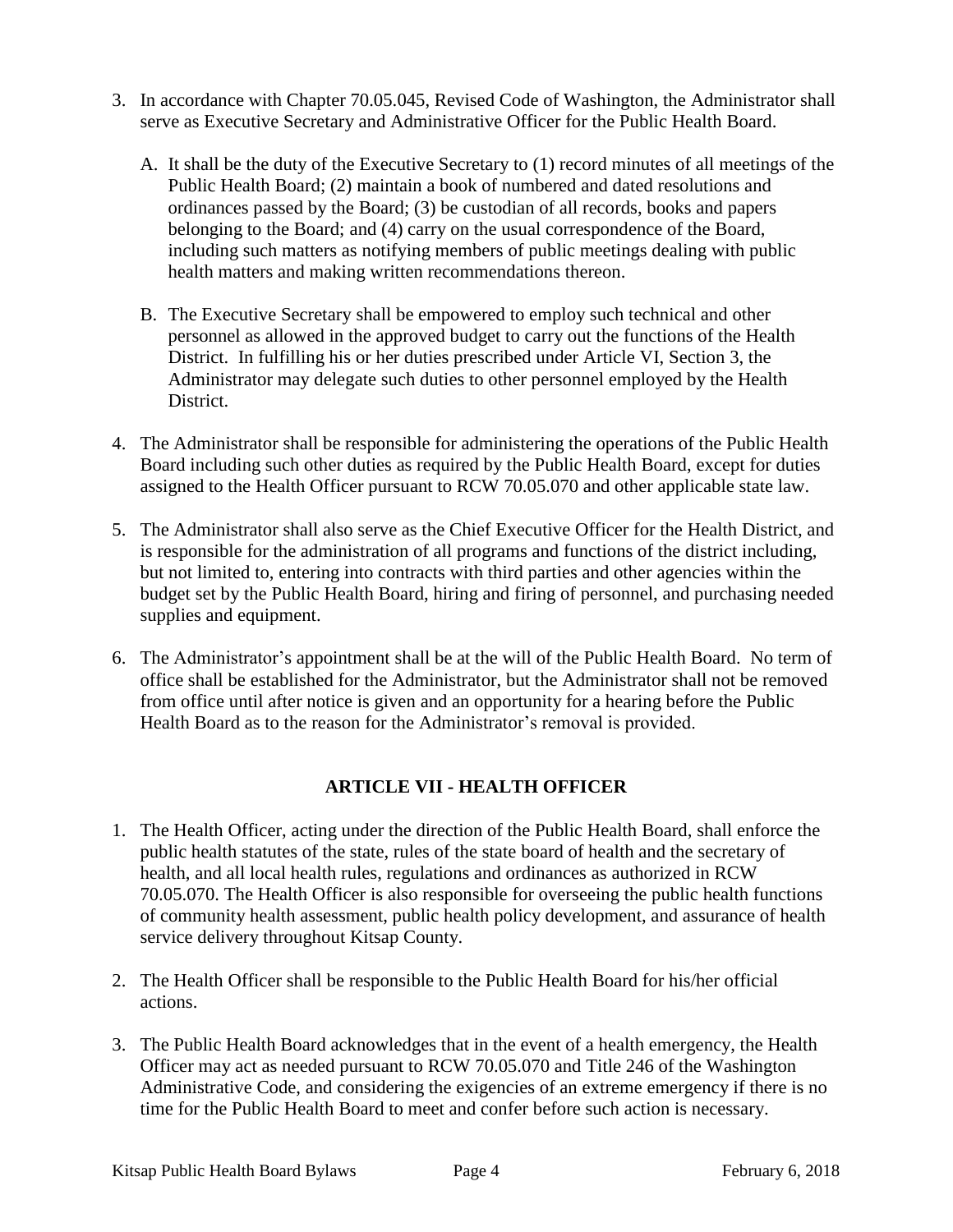4. The Health Officer's appointment shall be at the will of the Public Health Board. No term of office shall be established for the Health Officer, but the Health Officer shall not be removed from office until after notice is given and an opportunity for a hearing before the Public Health Board as to the reason for the Health Officer's removal is provided.

### **ARTICLE VIII - MEETINGS AND QUORUM**

- 1. The Public Health Board shall meet on a regular basis. All meetings shall be conducted in accordance with the Open Public Meetings Act, Chapter 42.30, RCW. The dates, times and locations of meetings shall be established for each following year at the last meeting of the calendar year.
- 2. Special meetings may be called by the Chair at his/her discretion, at the request of the Health Officer, Administrator, or on the written request of a majority of the Board members, provided that written notice is given as provided by RCW 42.30.080.
- 3. Four (4) members of the Public Health Board shall constitute a quorum for conducting the business of the Health District.
- 4. Approval of all actions taken by the Public Health Board shall be by a majority of the votes cast. Only those Public Health Board members, or a City's appointed alternate, present and constituting a quorum of the Board shall be allowed to cast votes.
- 5. In accordance with RCW 42.30.110, the Public Health Board may call executive sessions as necessary.

# **ARTICLE IX - BUSINESS OF REGULAR MEETINGS**

The business at all regular meetings, unless changed by a majority vote of members present, shall include: Call to Order; Approval of Minutes of Last Meeting; Health Officer's Report; Administrator's Report; Action Items; Discussion Items/Reports; Public Concerns; and Adjourn. The Chair and Executive Secretary shall have discretion as to the order of items on a meeting's agenda.

# **ARTICLE X - COMMITTEES**

- 1. The standing committees of the Public Health Board are the Finance and Operations Committee, the Policy Committee, and the Personnel Committee. Each committee shall consist of at least two, but no more than three, Public Health Board members. A maximum of three members is considered optimum so as not to create a quorum of the Public Health Board.
- 2. The Chair of the Public Health Board shall make committee assignments by calling for volunteers from the Board membership at the first meeting of the calendar year.